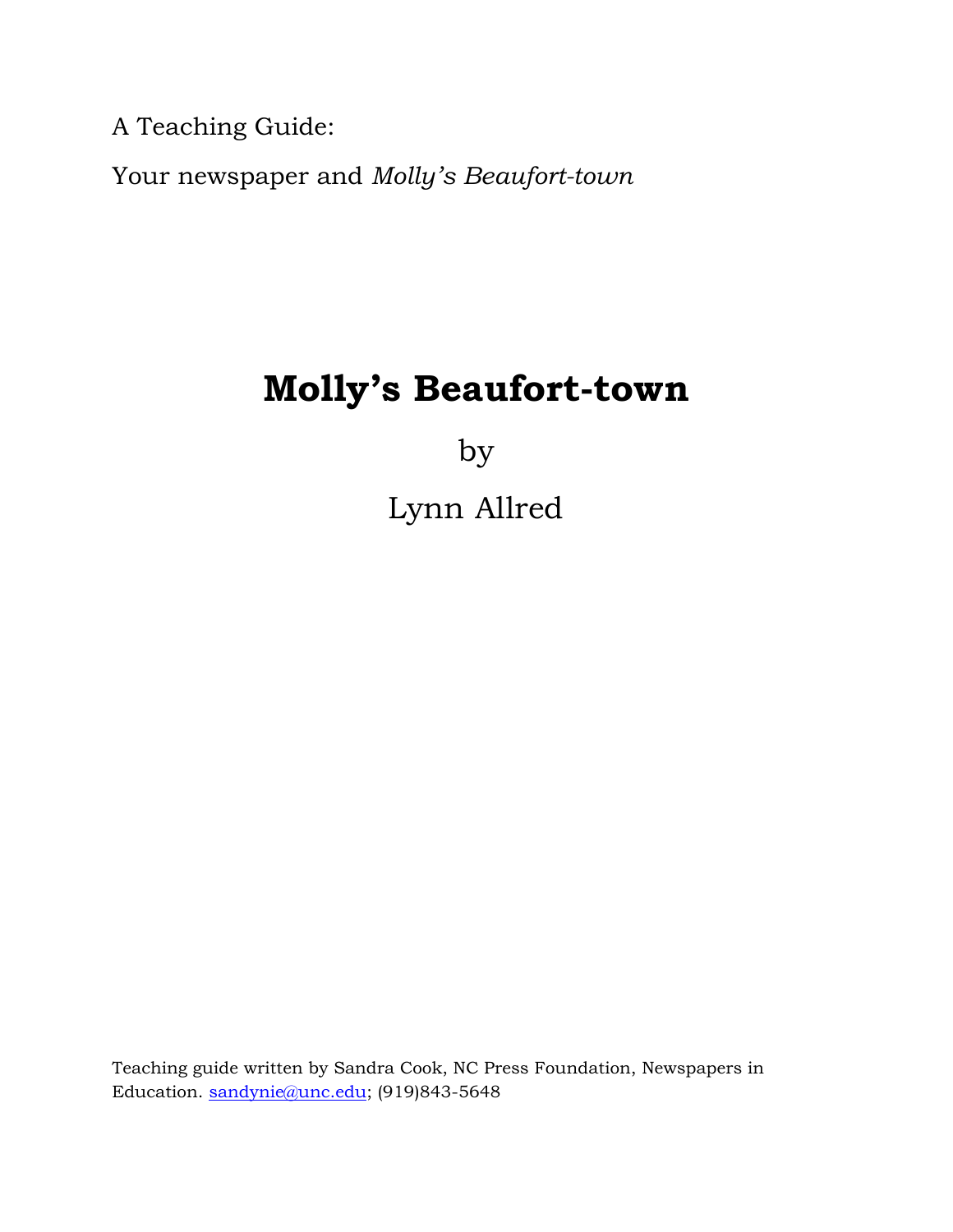# **Chapter One—Busy Bees**

**Newspaper activity:** Cut out photos of people from your newspaper to represent Molly and members of her family; include the pet.

1. Strong writing requires strong verbs. In each chapter, focus on words used to describe actions in *Molly's Beaufort-town.*

Match the actions with the individuals (use one answer more than once):

- \_\_\_1. Wiped her dusty hands
- \_\_\_2. Stuck out her tongue
- \_\_\_3. Loved to jump into the nearby creek
- \_\_\_4. Warned them over and over to be more "ladylike"
- \_\_\_5. Flashed that wide, snaggle-toothed grin
- \_\_\_6. Slept peacefully in the cradle
- \_\_\_7. Dreamed about chasing rabbits
- \_\_\_\_8. Sang a little song
- A. Mother
- B. Molly
- C. Sarah
- D. Toby
- E. Lydia

**Use the news:** Underline action words or verbs in news stories. Circle the names of people who committed the actions. Create and keep a list of verbs. Use new and interesting verbs in your speaking and writing.

2. When you read that Molly and her friend had been "rolling hoops," what did you think they were doing?

**Use the news:** What might you use today for "rolling hoops"? What items might be used to roll hoops? Gather ideas from newspaper ads. (tires, other round objects)

3. Describe Beaufort in the summer. What do the descriptions tell you about the location of the town? Find Beaufort on a map of North Carolina.

**Use the news:** Check for a weather map and/or reports in your newspaper. If your newspaper includes a weather map or report, look for Beaufort and/or other towns located on North Carolina's coast. What does the weather map or report tell you about coastal North Carolina?

4. From this chapter and the rest of story, pull examples that prove "Mothers know things."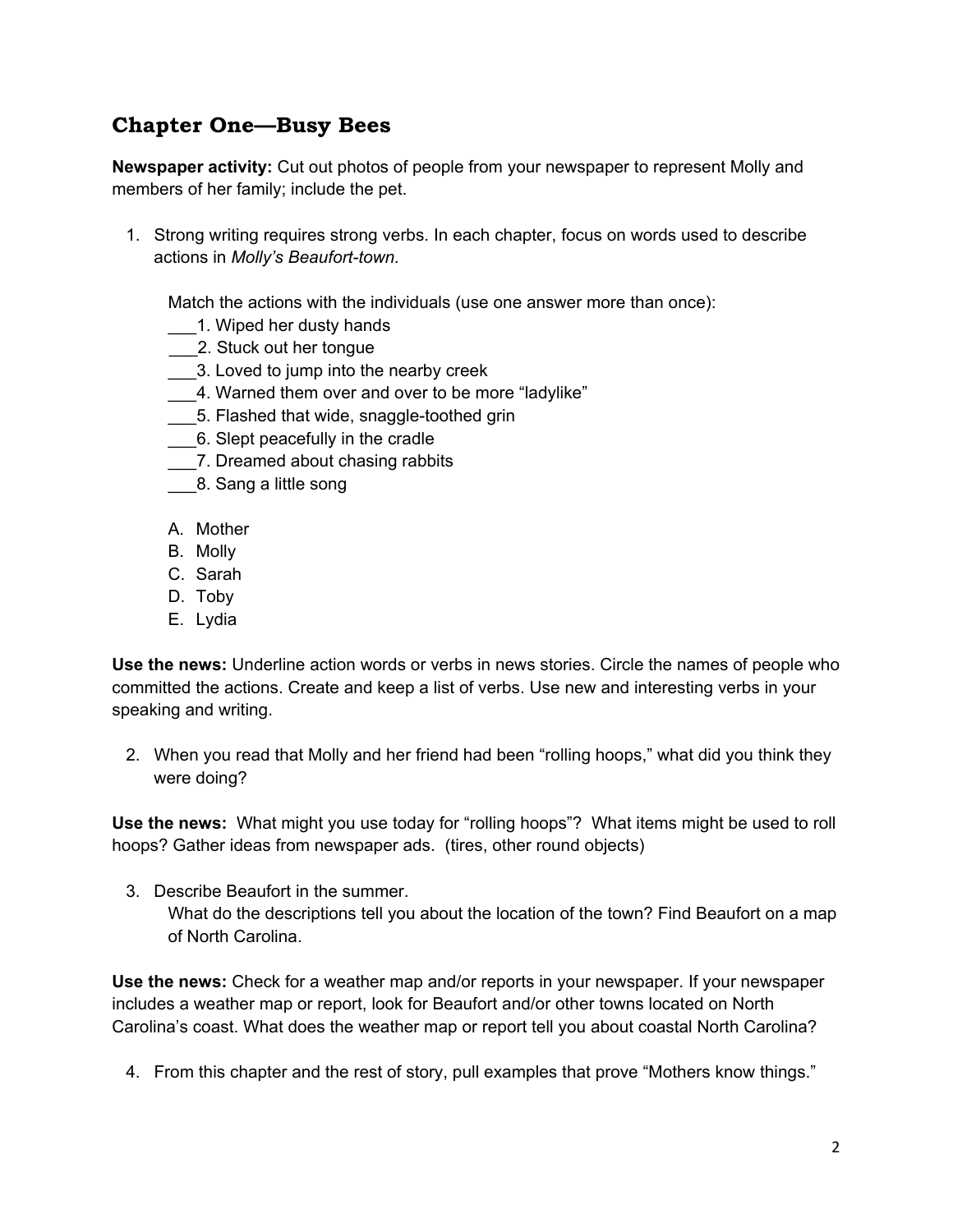**Use the news:** Look for examples that prove that mothers and/or fathers "know things." When you read your newspaper, be sure to include comics and advice columns.

5. Explain the significance of porches and porch gatherings.

**Use the news:** Look for places where people gather.

6. Tell whether or not and why you'd enjoy playing with Molly. Rank the fun activities mentioned in the chapter in the order you'd choose them from most to least entertaining.

**Use the news:** If Molly lived today, what would she do for fun? Check your newspaper for ideas.

7. Survey to find out if your classmates have tried the foods mentioned in the chapter:

I like… I don't like… I know… I don't know…

**Use the news:** Identify foods that you and your classmates classify.

8. Write a poem or song about a busy bee or someone who may be characterized as a busy bee.

**Use the news:** Choose someone from the newspaper for your poem or song.

9. With a classmate act out a favorite scene that involves Molly and her mother.

**Use the news:** Act out a favorite comic or pretend to interview someone who's quoted in the paper.

10. What's the question that Molly asks at the end of the chapter? What question(s) do you want or expect the next chapter(s) to answer? Predict what happens next or in coming chapters.

#### **What's the meaning and/or significance of each in the story?**

cradle-

potatoes-

porches-

lightning bugs-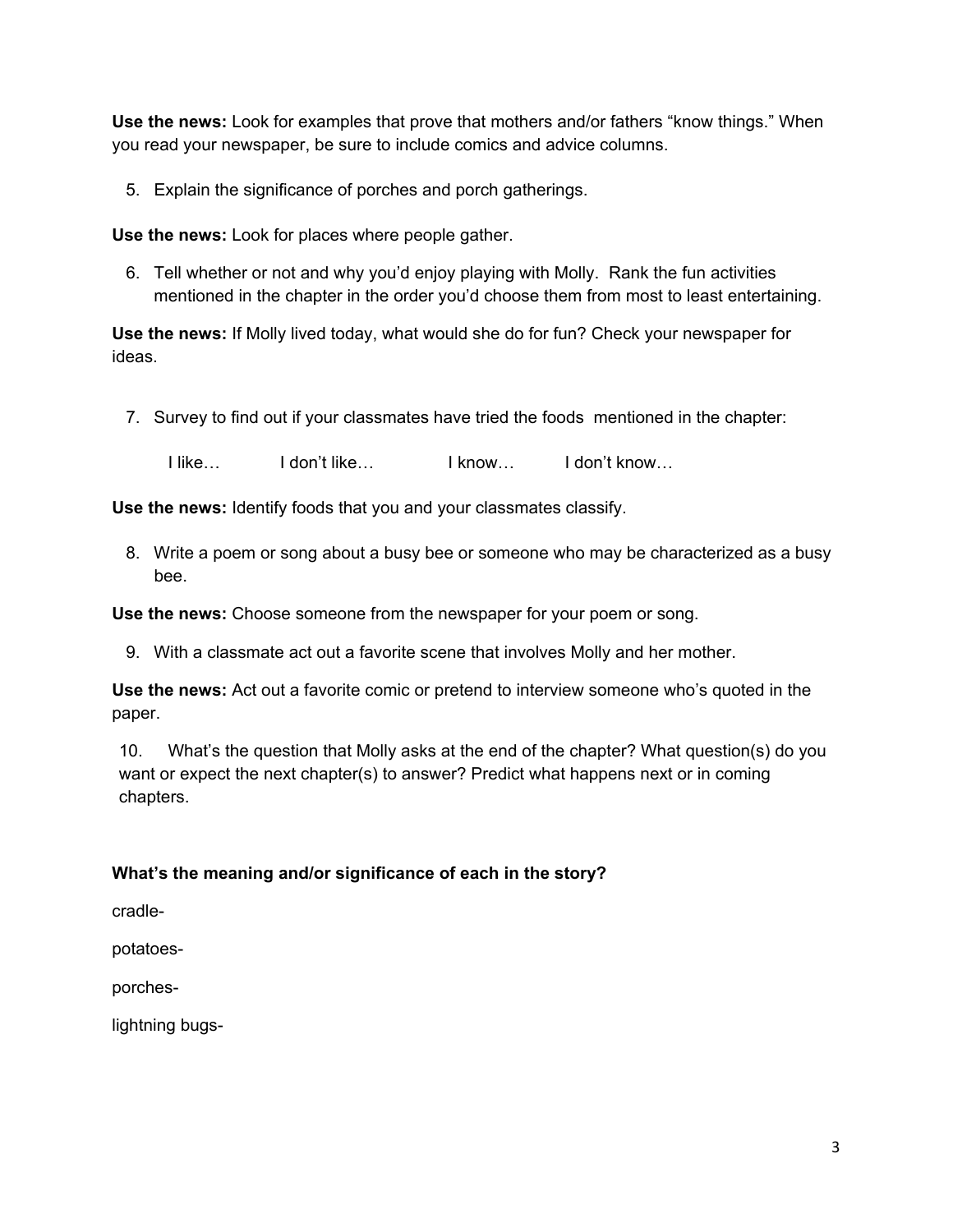# **Chapter Two—The Quilting Party**

**Newspaper activity:** Read personal advice columns in your newspaper. Pretend you are Molly. Write a letter to an advice columnist about something or someone who concerns you. Consider writing about Mother's expecting you to make quilts or about Mrs. Ramsey's attitudes and actions. Have a classmate offer advice in a response to your letter.

1. Strong writing requires strong verbs. Focus on words used to describe actions in *Molly's Beaufort-town.*

Match the actions and people.

- \_\_\_1. Engaged to be married
- \_\_\_2. Paraded down the street
- \_\_\_3. Waited for her husband to return home
- \_\_\_4. Traveled all over the world
- \_\_\_5. Wondered about faraway England
- \_\_\_6. Spoke sternly
- A. Mrs. Ramsey
- B. Susannah
- C. Mrs. Nelson
- D. Captain Nelson
- E. Two mothers-daughters
- F. Molly

**Use the news:** Identify people and their actions in news stories. Circle the people and underline their actions. Add to your list of verbs and use action words in speaking and writing.

2. What does Mother think "proper ladies should learn to make"? What does Molly think?

**Use the news:** Identify individuals in the news who demonstrate independence and challenge stereotypes about what women and men should do.

3. List who and what Molly sees as she walks down the street. What did she learn on her walk? What did you learn from her about the characters?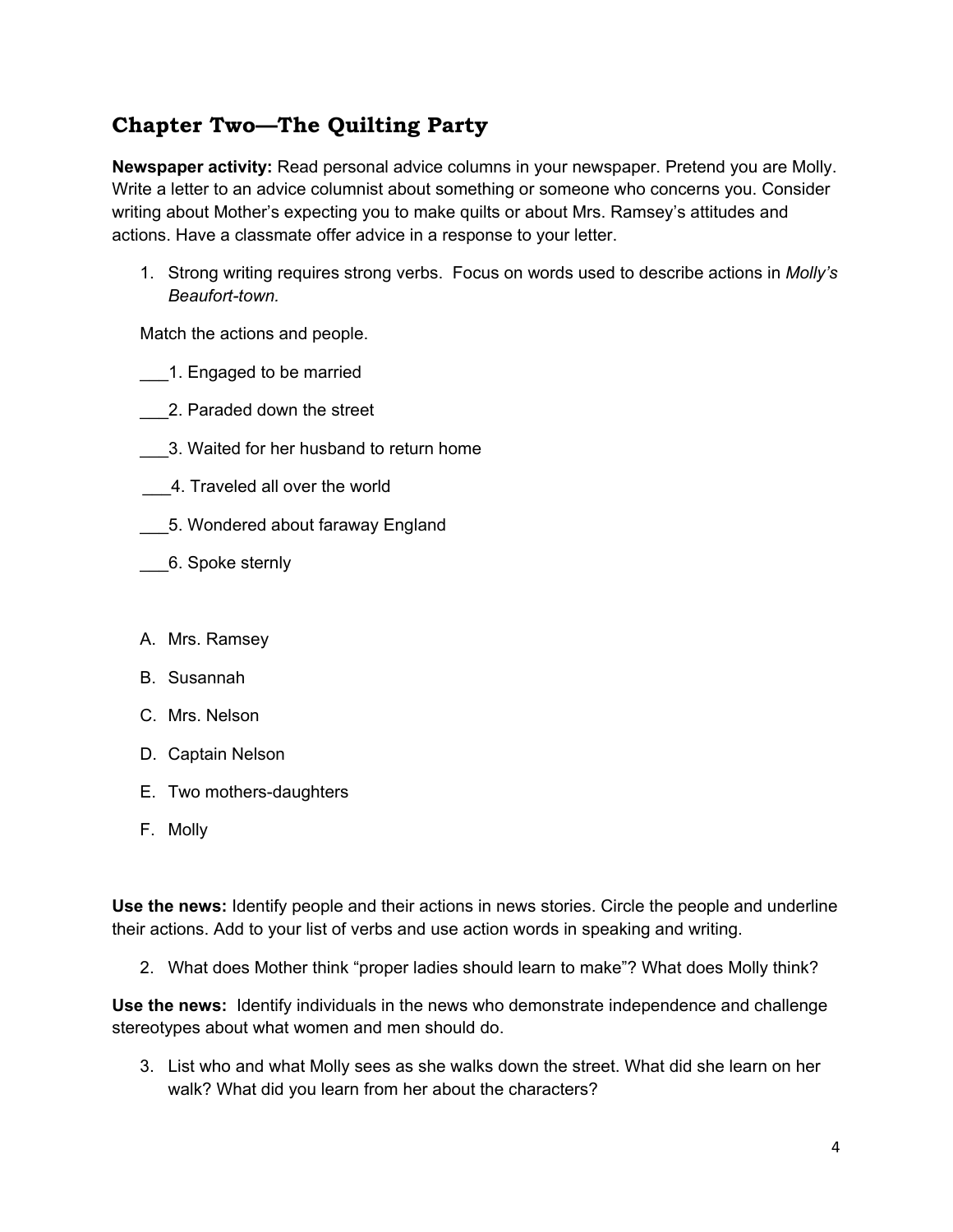**Use the news:** Turn the pages and "walk through" a favorite part of your newspaper. What do you observe? What do you learn about people in the news on your walk through the paper?

4. The author ends the chapter with a question. What is the question? What do you think is happening on the street?

#### **What's the meaning and/or significance of each in the story?**

quilt-

widow's walk-

Beaufort Harbor-

New Bern-

Tryon Palace-

travel-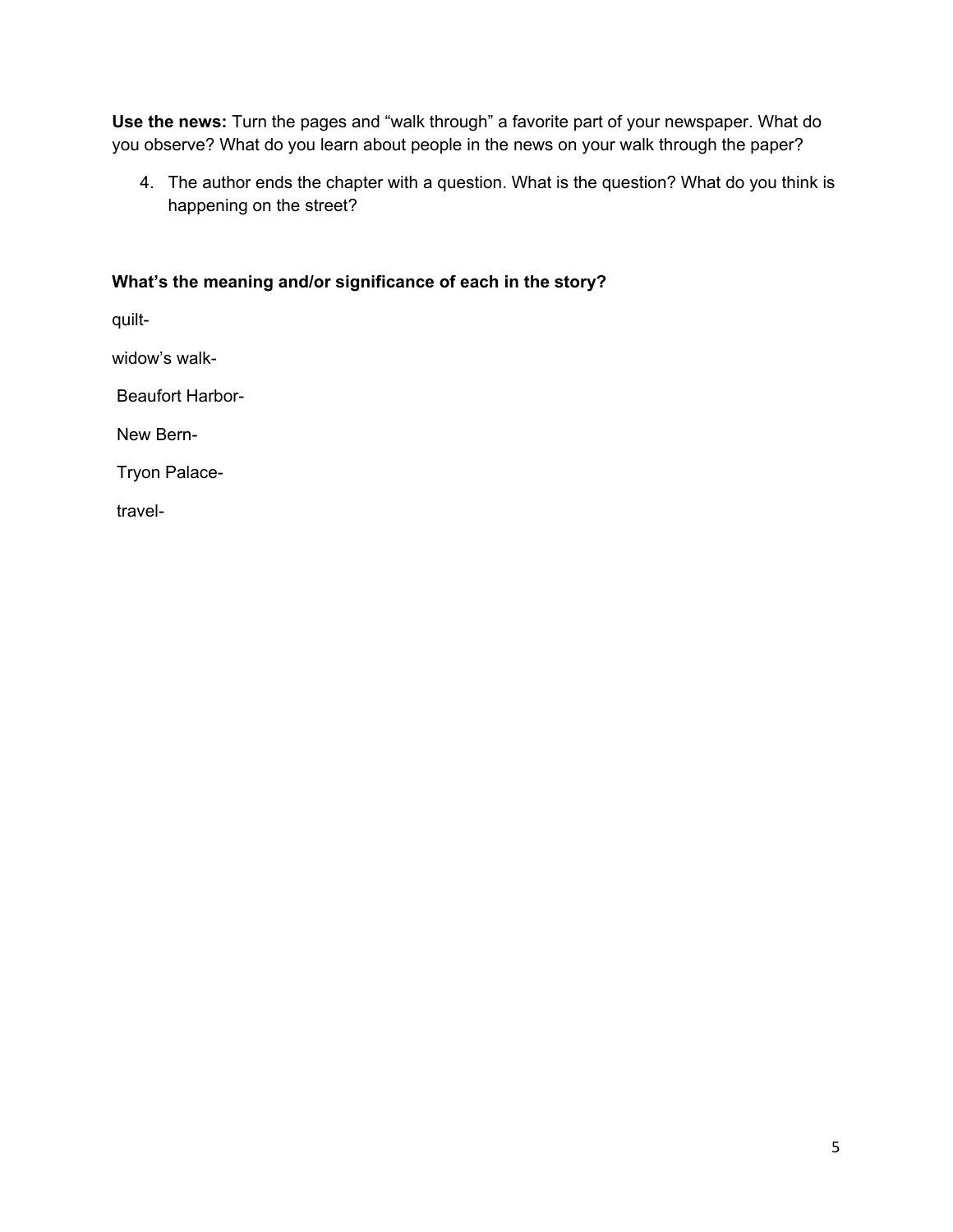# **Chapter Three—The Storm!**

**Newspaper activity:** Find weather news and/or weather predictions in your newspaper.

1) What weather conditions make news? Why? 2) What weather is predicted for your area today? Why do you think many newspapers include weather predictions?

1. Strong writing requires strong verbs. Focus on words used to describe actions in *Molly's Beaufort-town.*

Match the people with their actions.

- \_\_\_1. Announced all was well
- \_\_\_2. Grabbed Lydia
- \_\_\_3. Stood on top of her roof
- \_\_\_4. Really liked William
- \_\_\_5. Tried to boss Molly around
- A. Jacob
- B. Aunt Sarah
- C. Mrs. Nelson
- D. Molly
- E. Father

**Use the news:** Identify people and their actions in news stories. Circle the people and underline their actions. Add to your list of verbs and use them in speaking and writing.

2. Describe the storm. What similes does the story use to describe the wind?

**Use the news:** Look for stories that include similes. Or write similes based on news, such as, as quick as XXX's bat.

3. How does Molly regard her brother and her neighbor William?

**Use the news:** Identify a story from any section that deals with relationships between or among siblings or peer relationships. Characterize the relationships.

4. What does Molly mean by the following?

"As Mother said, be careful what you wish for!"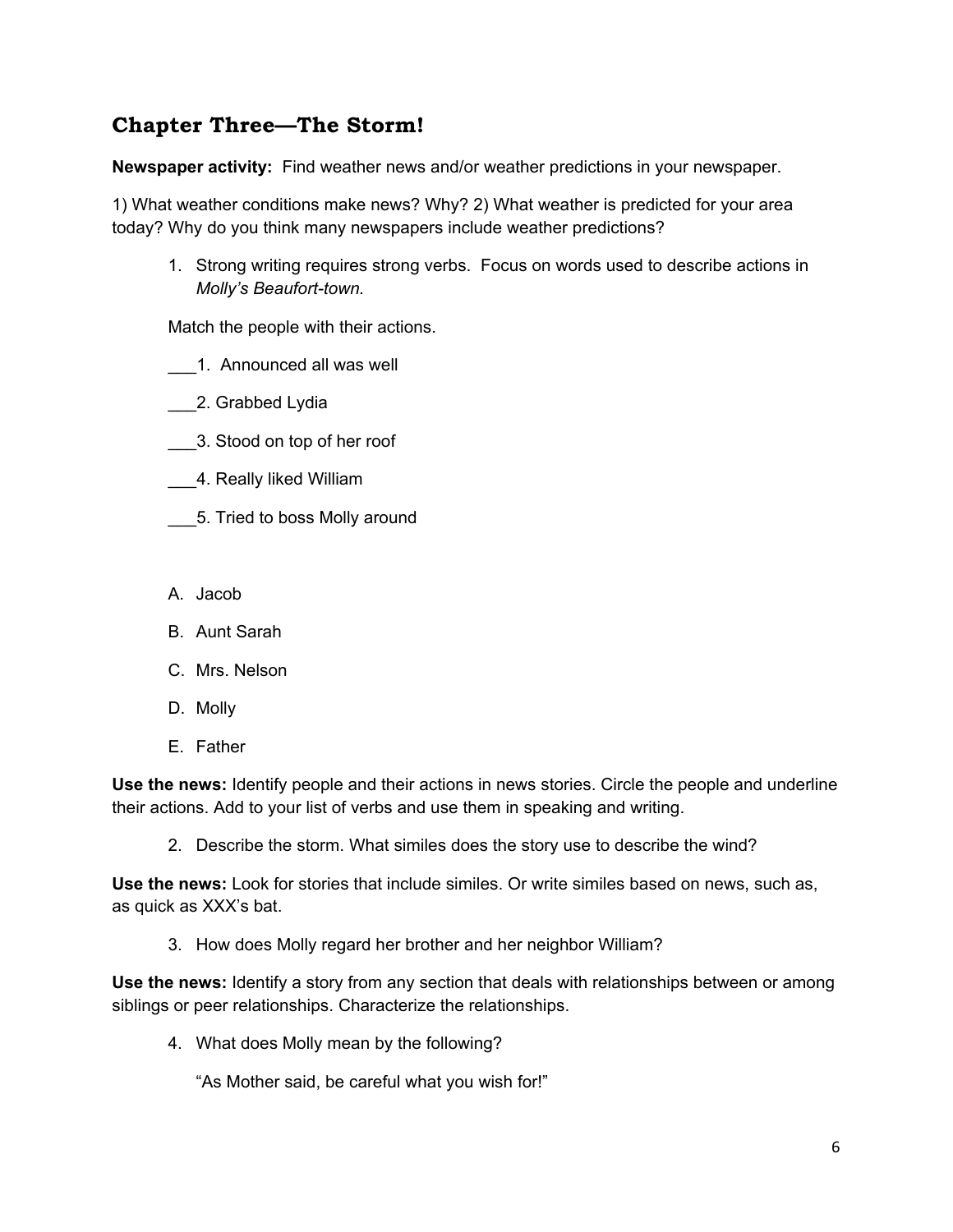"…the term 'widow's walk' …. What a terrible name for such a beautiful part of a house!"

**Use the news:** Does either statement apply to people, places or events in the newspaper?

5. At the end of the chapter, what question do you have? What question do you expect the next chapter to answer?

#### **What's the meaning and significance of each in the story?**

whirligigs-

hurricane-

doghouse-

widow's walk-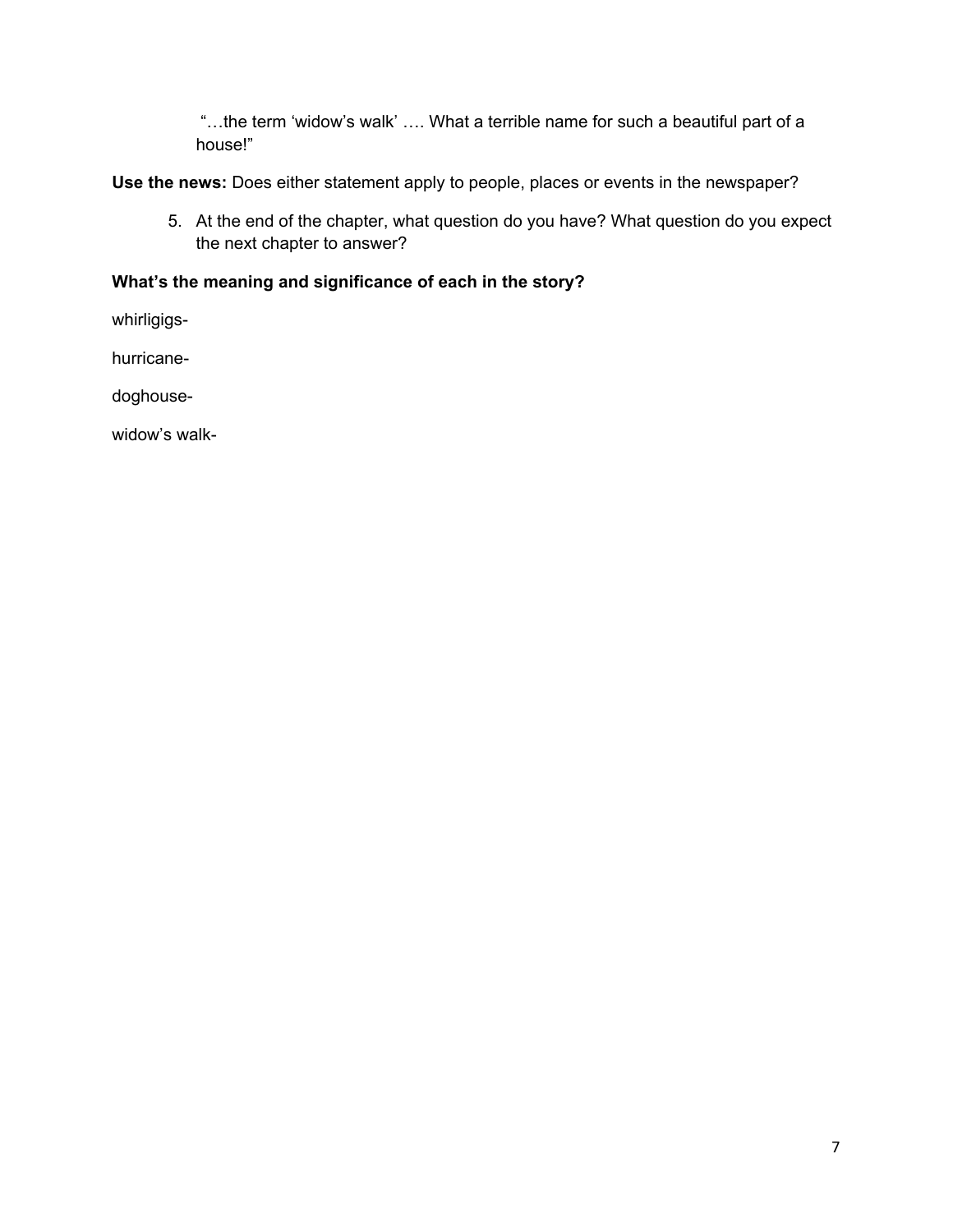# **Chapter Four—After the storm**

**Newspaper activity:** Find and read the "Lost and Found" section in your newspaper's Classifieds section. Write a lost and found ad for the pendant.

1. Strong writing requires strong verbs. Focus on words used to describe actions in *Molly's Beaufort-town.*

Match the people and their actions (use one answer twice):

- \_\_\_1. Watched the building of Tryon's Palace
- \_\_\_2. Adjusted her imaginary crown
- \_\_\_3. Loved the taste of lemon drops
- \_\_\_4. Sneaked around the barrel
- A. William (and his family)
- B. Molly
- C. Lydia

**Use the news:** Identify people and their actions in news stories. Circle the people and underline their actions. Add to your list of verbs and use them in speaking and writing.

2. What's the condition of Beaufort less than a week after the storm?

**Use the news:** How does someone or some place in the news handle a storm or other difficulty?

- *3.* How does Molly assert her independence?
- 4. The author leaves you wondering. What question do you have and expect to have answered in the next chapter?

#### **What is the meaning and/or significance of each to the story?**

general store-

bolts of cloth-

pebble-

pendant-

words "You" and "sea"-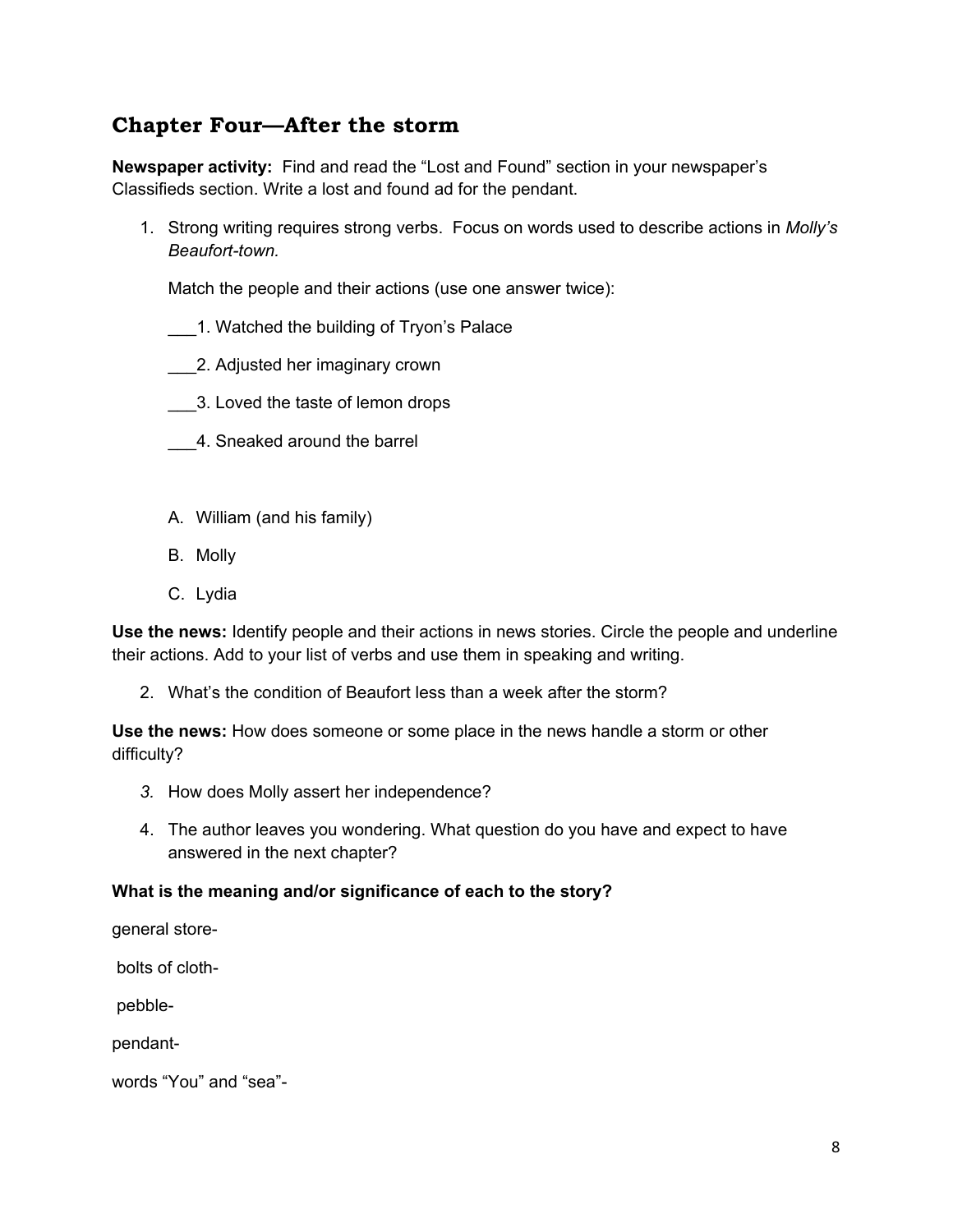# **Chapter Five—Stranded!**

**Newspaper activity:** In this chapter, the children experience some boredom, curiosity, fun and excitement and fear. Describe the emotional responses of those involved or affected by events reported in a feature or sports story or in the comics. How do you respond to what you read? Does anything make you curious, fearful or excited? Do you laugh or cry? Does anything surprise you?

1. Strong writing requires strong verbs. Focus on words used to describe actions in *Molly's Beaufort-town.*

Match people and their actions (use one answer twice).

- 1. Picked up the apron and shook off the sand
- \_\_\_2. Spotted a small boat
- \_\_\_3. Froze in their seats
- \_\_\_4. Suggested going to other side of island
- \_\_\_5. Remembered the boat
- A. Jacob
- B. Molly
- C. Elizabeth and Ann
- D. Mother

**Use the news:** Identify people and their actions in news stories. Circle the people and underline their actions. Add to your list of verbs and use them in speaking and writing.

- *2.* What did her mother plan to have Molly do when she returns home? Why?
- 3. List all of the plants and animals that Molly and her friends encounter in and along the water and on the island. What do the plants and animals tell you about the area where Molly lives?

**Use the news:** What references do you find in the newspaper that offers clues to the physical surroundings in which you live?

*4.* The author leaves you wondering. What question(s) do you have and expect to have answered in the next chapter(s)?

#### **What's the meaning and/or significance of each in the story?**

apron- creek- dinghy- wild horses-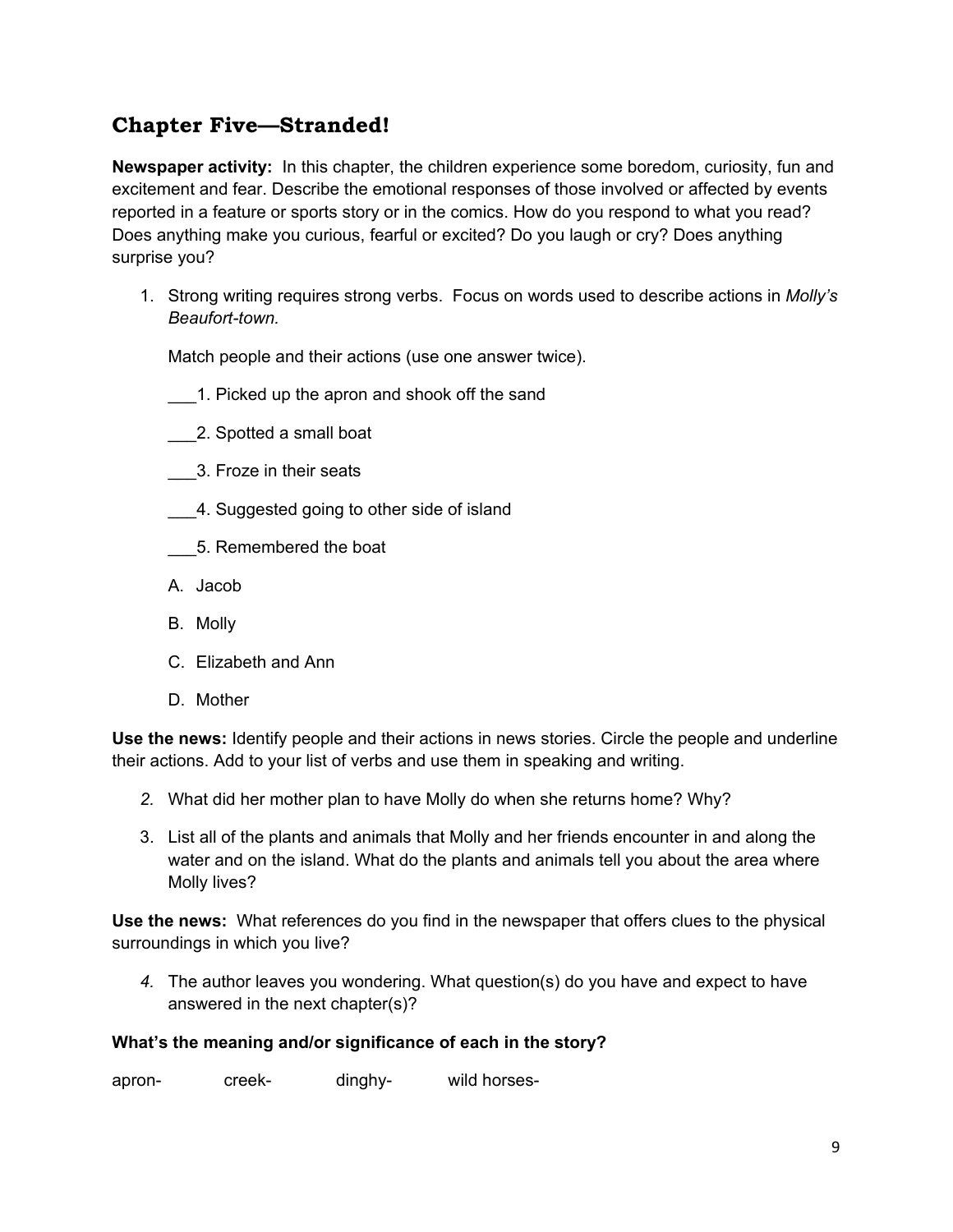# **Chapter Six—The Survivor**

**Newspaper activity:** Jacob and Molly demonstrate their willingness to work together, leading and following each other's lead. In the news, who demonstrates leadership? What do they do? Do they work well with other people? Do they both lead and support other leaders?

1. Strong writing requires strong verbs. Focus on words used to describe actions in *Molly's Beaufort-town.*

Match people and their actions (use one answer twice):

- \_\_\_1. Looked at Jacob for reassurance
- \_\_\_2. Put his index finger over his lips
- \_\_\_3. Raised his head from nearby bush
- \_\_\_4. Tore away the hem of her dress
- A. Captain Nelson
- B. Molly
- C. Jacob

**Use the news:** Identify people and their actions in news stories. Circle the people and underline their actions. Add to your list of verbs and use them in speaking and writing.

2. How does Jacob demonstrate leadership? How does Molly demonstrate leadership? How do they support each other?

**Use the news:** Identify individuals demonstrating leadership.

- 3. What do you think Molly felt as she, her friend and brother searched for the boat? They are likely afraid and unsure of what to do.
- 4. The author leaves you wondering. What question(s) do you have and expect to have answered in the next chapter(s)?

#### **What's the meaning and/or significance of each to the story?**

small rowboat-

hem of Molly's dress-

homemade boat paddle-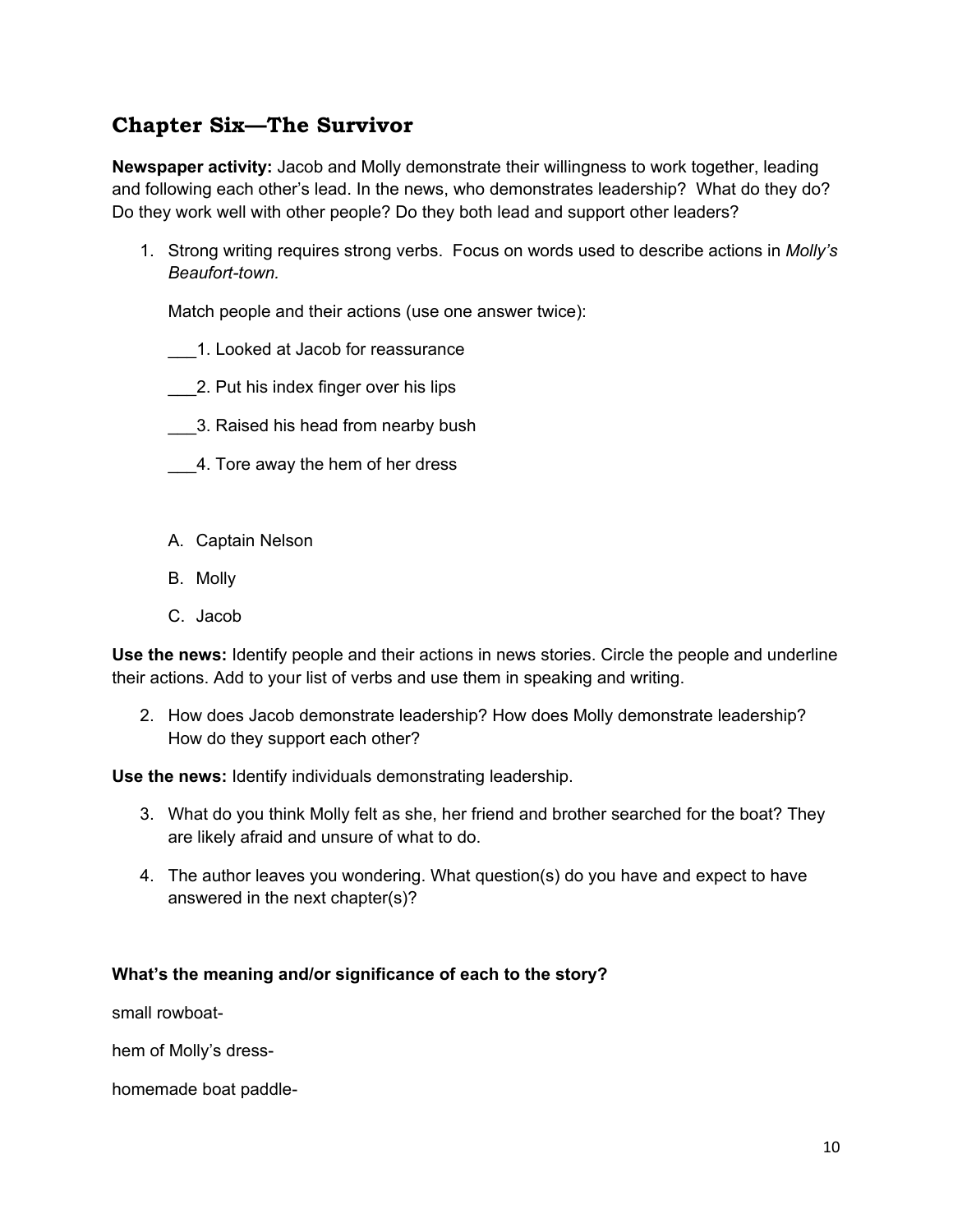# **Chapter Seven—Home Again!**

**Newspaper activity:** Pretend you run the newspaper in Beaufort. Write one or more headlines and subheads for a story about the rescue of Captain Nelson. Use your current newspaper's headlines and subheads as models. If you could supplement your news story about the rescue with a photo or drawing, what scene from Chapter Seven would you choose?

1. Strong writing requires strong verbs. Focus on words used to describe actions in *Molly's Beaufort-town.*

Match people and their actions (use one answer twice).

\_\_\_1. Raced home to get help

- \_\_\_2. Examined Captain Nelson's wounds
- \_\_\_3. Called each child by name
- \_\_\_4. Chuckled and patted Molly on the head
- A. Doctor
- B. Jacob
- C. Mrs. Nelson

**Use the news:** Identify people and their actions in news stories. Circle the people and underline their actions. Add to your list of verbs and use them in speaking and writing.

- *2.* What causes Molly to worry about getting into trouble with her parents? Do you think her parents will punish her? What does her father actually say?
- 3. How does Mrs. Nelson thank the children who helped her husband? How does Captain Nelson acknowledge them? What's her name? What's his name?

**Use the news:** Choose gifts from the newspaper that someone might offer out of gratitude to another person. Also, look for words and actions that express gratitude.

4. How does the doctor acknowledge Molly's efforts? What does Molly tell the doctor she wants to do? Do you think Molly's ambitions make her different from her friends? Why?

**Use the news:** Find examples of young people seeking adventure.

5. What's the question(s) left unanswered at the end of the chapter? What do you expect to find out in the next chapter(s)?

#### **What's the meaning and/or significance of the word, apprentice?**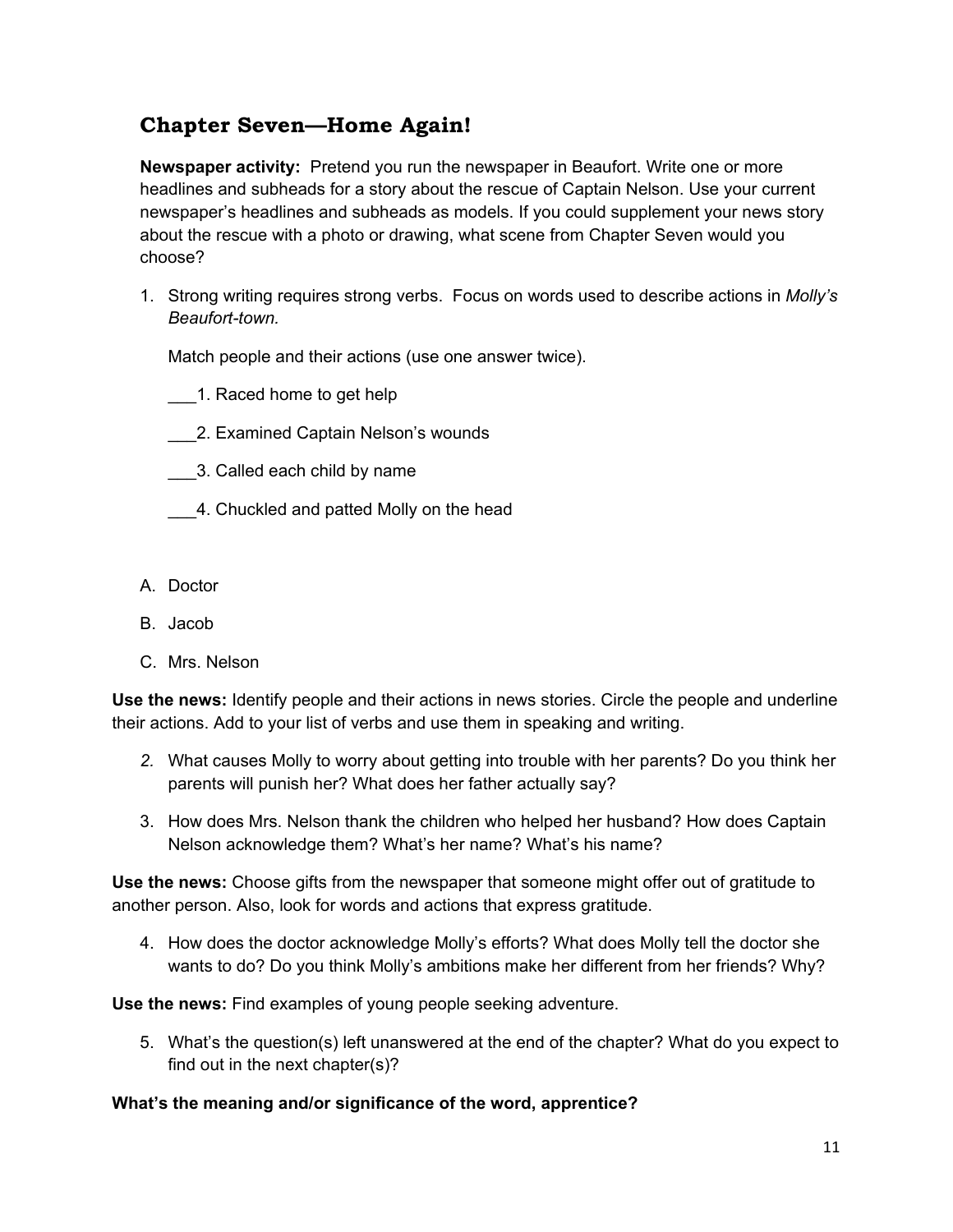# **Chapter 8—The Pendant is Returned**

**Newspaper activity:** In Chapter 8, Molly solves two mysteries. She finds what Mother dropped under the porch and figures out the likely owners of the lost pendant. Look for mysteries in the news. Who's trying to find answers?

1. Strong writing requires strong verbs. Focus on words used to describe actions in *Molly's Beaufort-town.*

Match people with actions (use one answer twice).

- \_\_\_1. Looked at Molly apologetically
- \_\_\_2. Dropped on all fours to crawl underneath the stairs
- \_\_\_3. Looked over Mother's shoulder
- \_\_\_4. Asked Molly an important question
- A. Mother
- B. Father
- C. Molly

**Use the news:** Identify people and their actions. Circle the people and underline their actions. Add to your list of verbs and use them in speaking and writing.

2. What all did Molly find under the porch?

**Use the news:** When you look through the Classifieds section, what do you expect to find? After making your list, see what's actually in the section.

- 3. How did Molly figure out who owned the pendant?
- 4. What's the question(s) left unanswered at the end of the chapter? What do you expect to learn in the coming chapter(s)?

#### **What's the meaning and/or significance the names?**

The names Dorothea and Josiah-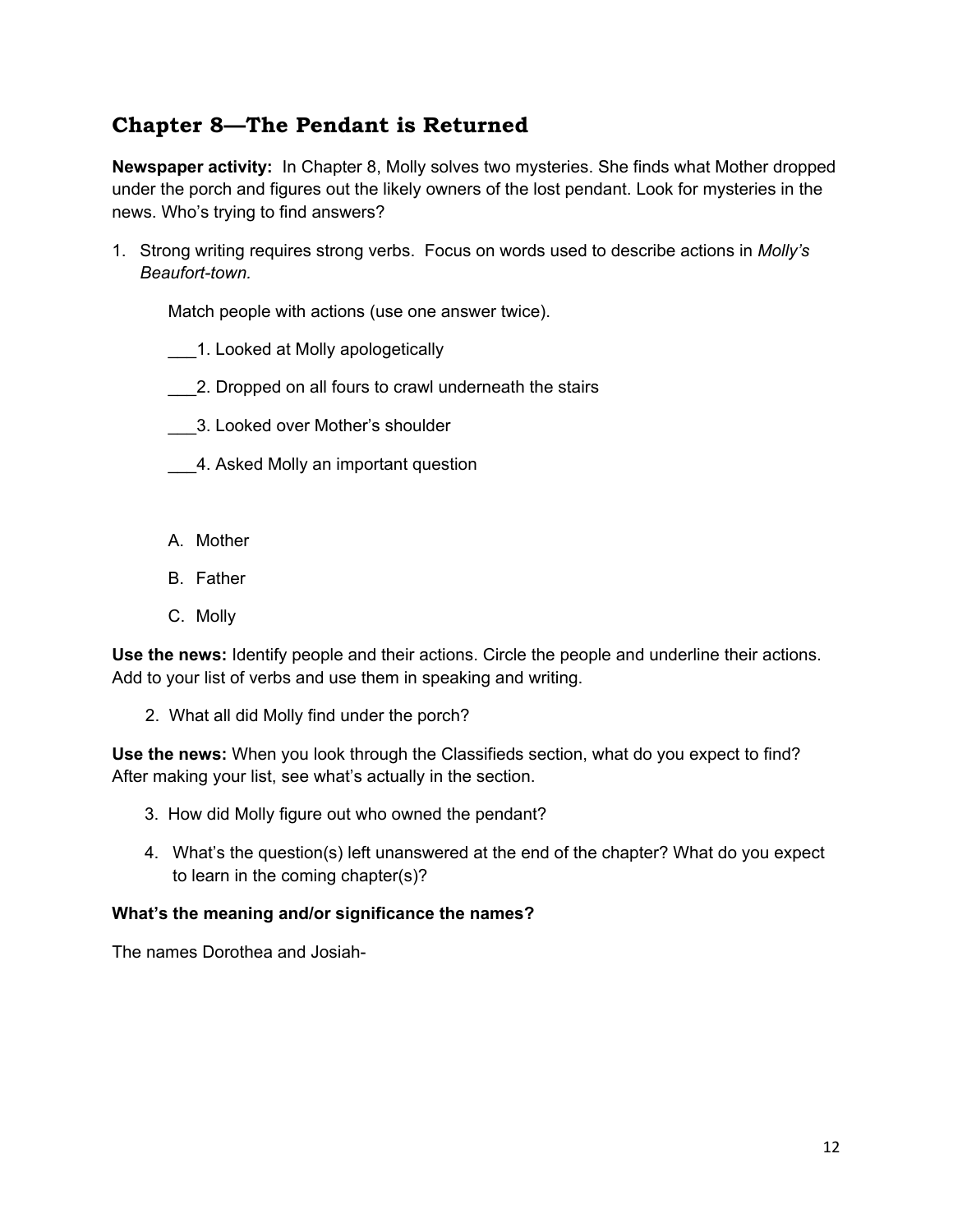# **Chapter Nine—Mystery Solved!**

**Newspaper activity:** When she was asked how she found the pendant, Molly explained the whole story. Read a sports or other news story and tell or write what happens from beginning to end.

1. Strong writing requires strong verbs. Focus on words used to describe actions in *Molly's Beaufort-town.*

Match people and their actions (use one answer twice).

- \_\_\_1. Held out the pendant
- \_\_\_2. Paused for a moment to compose herself
- \_\_\_3. Became misty-eyed
- \_\_\_4. Cleared her throat
- \_\_\_5. Pointed out each word
- A. Mrs. Nelson
- B. Mother
- C. Molly
- D. Captain Nelson

**Use the news:** Identify people and their actions in news stories. Circle the people and underline their actions. Add to your list of verbs and use them in speaking and writing.

2. When Mother gave Mrs. Nelson the pendant, how did she respond in words and actions?

**Use the news:** Use ads to find gifts that friends might exchange. Also find gifts that a boyfriend and girlfriend or husband and wife might exchange.

- *3.* How did Molly respond to the question, "Wherever did you get it?"
- *4.* How did Molly respond to hearing Mrs. Nelson read aloud the engraving? What did Molly say to the Nelsons and her parents?
- 5. What's the question(s) left unanswered at the end of the chapter? What do you expect to learn in the coming chapter?

#### **What's the meaning and significance of the nautical objects?**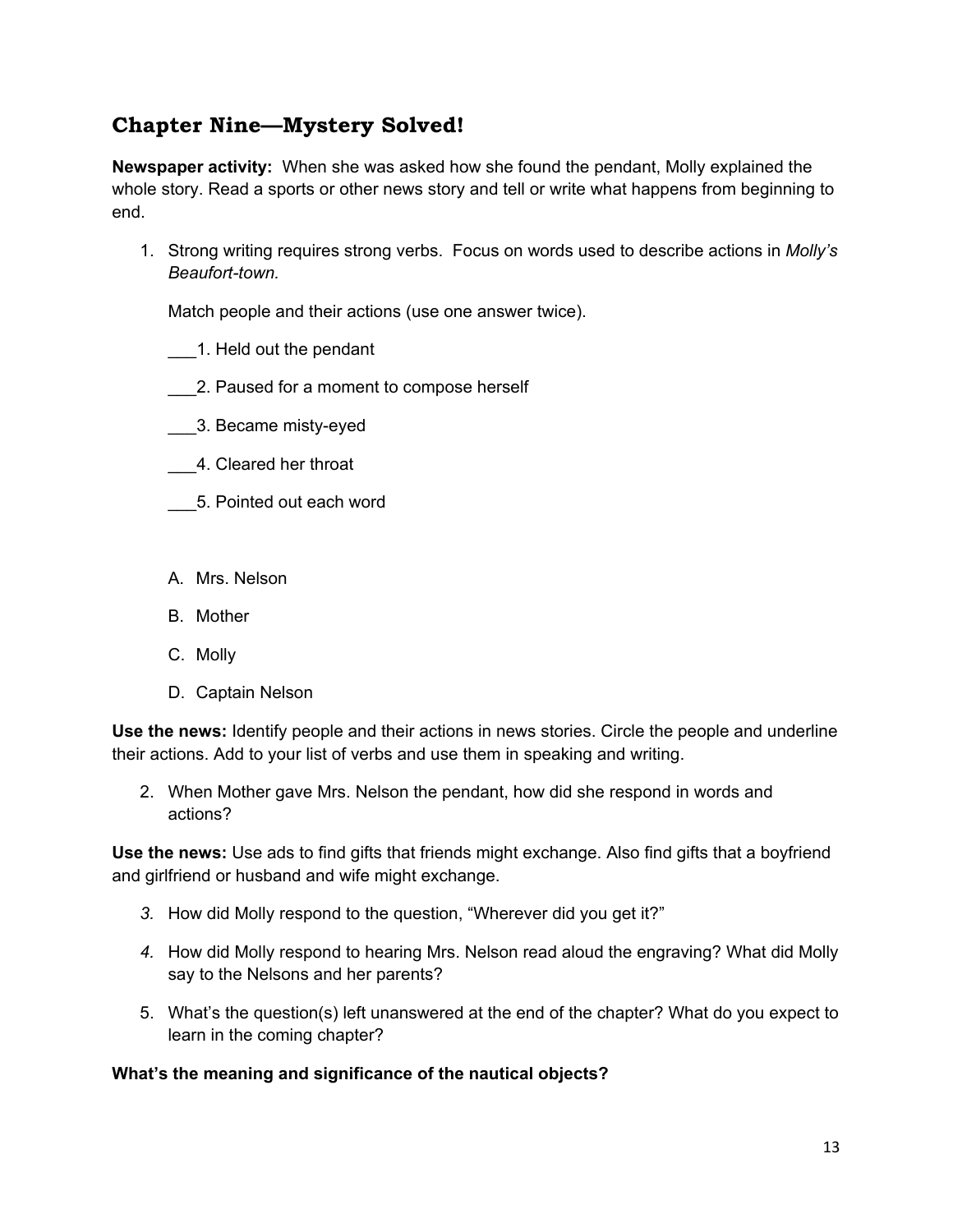# **Chapter Ten—Off to Sea!**

**Newspaper activity:** Create a poem about your community. Using what you learn about your community from your newspaper, write a poem in the style of the poem on the back of the pendant. Or, take a different approach. Write one sentence about your community on each side of a triangle. Compose sentences that make sense when read in any order.

1. Strong writing requires strong verbs. Focus on words used to describe actions in *Molly's Beaufort-town.*

Match the people with their actions:

- \_\_\_1. Sewed a beautiful dress
- \_\_\_2. Took Molly's satchel
- \_\_\_3. Waved to her from the widow's walk
- \_\_\_4. Wished Molly well
- \_\_\_5. Tousled Molly's hair
- A. Father
- B. Mrs. Nelson
- C. Mrs. Ramsey
- D. Mother
- E. Jacob

**Use the news:** Identify people and their actions in news stories. Circle the people and underline their actions. Add to your list of verbs and use them in speaking and writing.

- 2. What concerns did Mother have about Molly's trip to England?
- *3.* What concerns did Molly's friends express? William? Lydia?
- 4. How did Molly respond to their concerns? How did she feel about the trip?

**Use the news:** Find stories about people taking risks. What do the individuals say? What do others say about the choices?

- *5.* How does Molly feel about Beaufort-town and her family, friends and neighbors?
- 6. What's the question(s) left unanswered at the end of the chapter(s)?